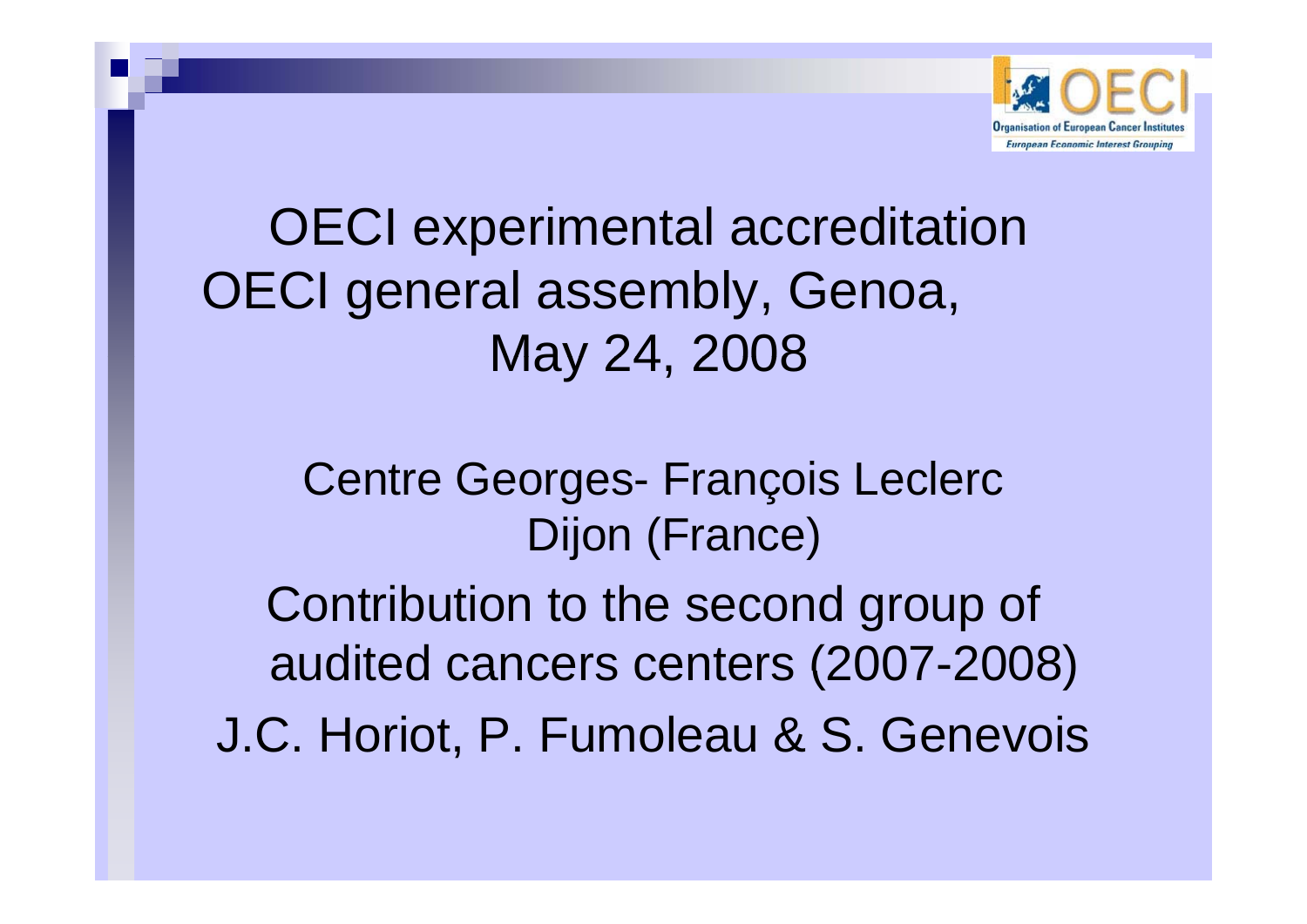

### CGFL incentives for candidacy

- **Depart Optimal timing, one year after the second french** accreditation (v2).
- To consolidate v2 recommendations and actions for improvement
- **Synergetic links with evaluations of the FNCLCC** (COMPAQH and EPP)
- To benefit from the oncologic specificity of the OECI audit
- **To contribute to an innovative european project**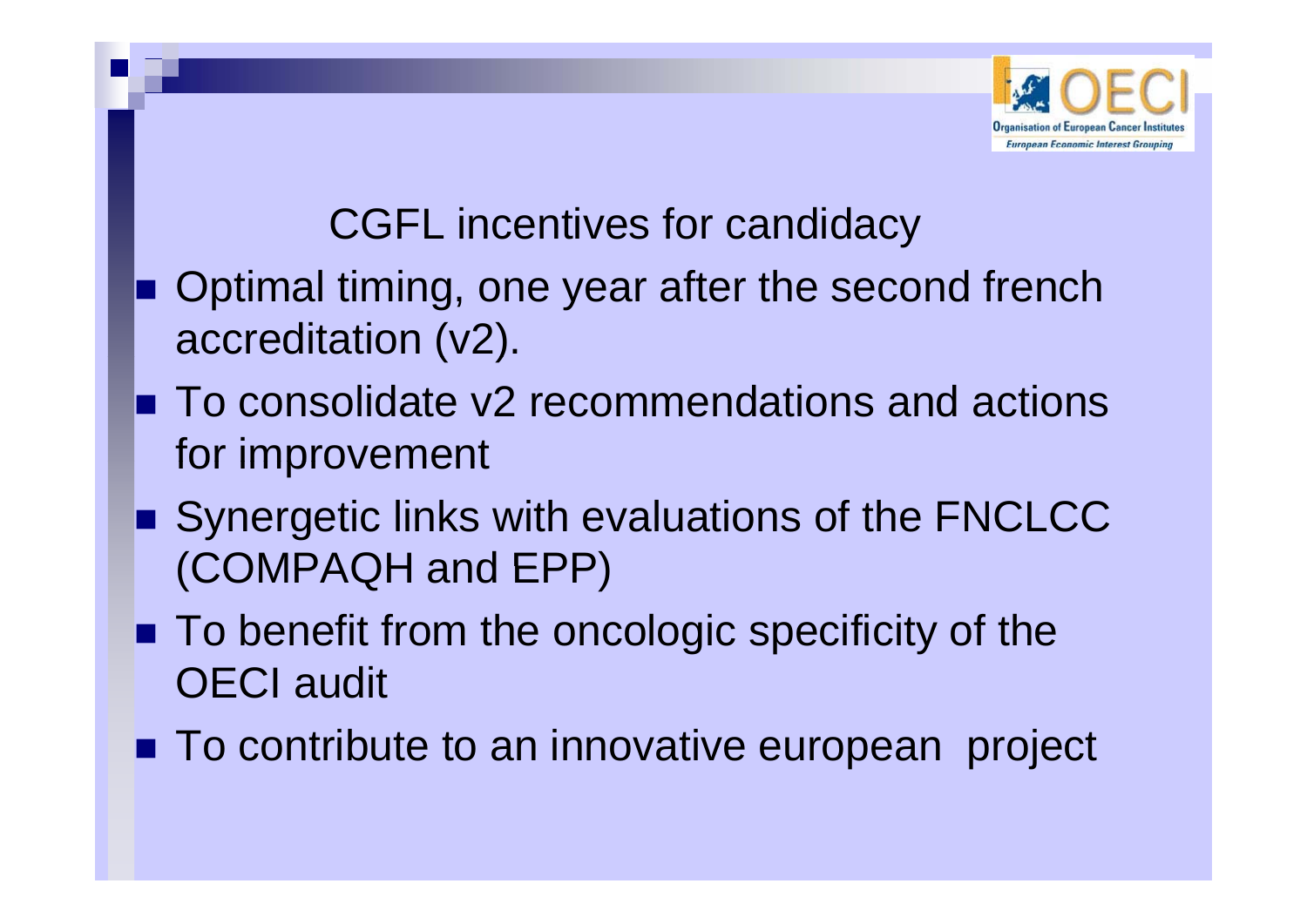## ECI accreditation: Process and organisation of European Cancer Institute



#### **Process**   $\bullet$

- Self-evaluation: october 2007 to February 2008 (OECI quantitative & **qualitative questionnaires)**
- **OECI audit: april 9-10, 2008**

#### **Organisation**  $\bullet$

- **One (half-time) M.D. to coordinate the project**
- **One (half time) responsible from the hospital QA team**
- **A pilot group (hospital management + resp. working groups + hosp. Quality)**

#### **6 working groups** ۰

**Management Screening & prevention CareResearchTeaching g & training Patients**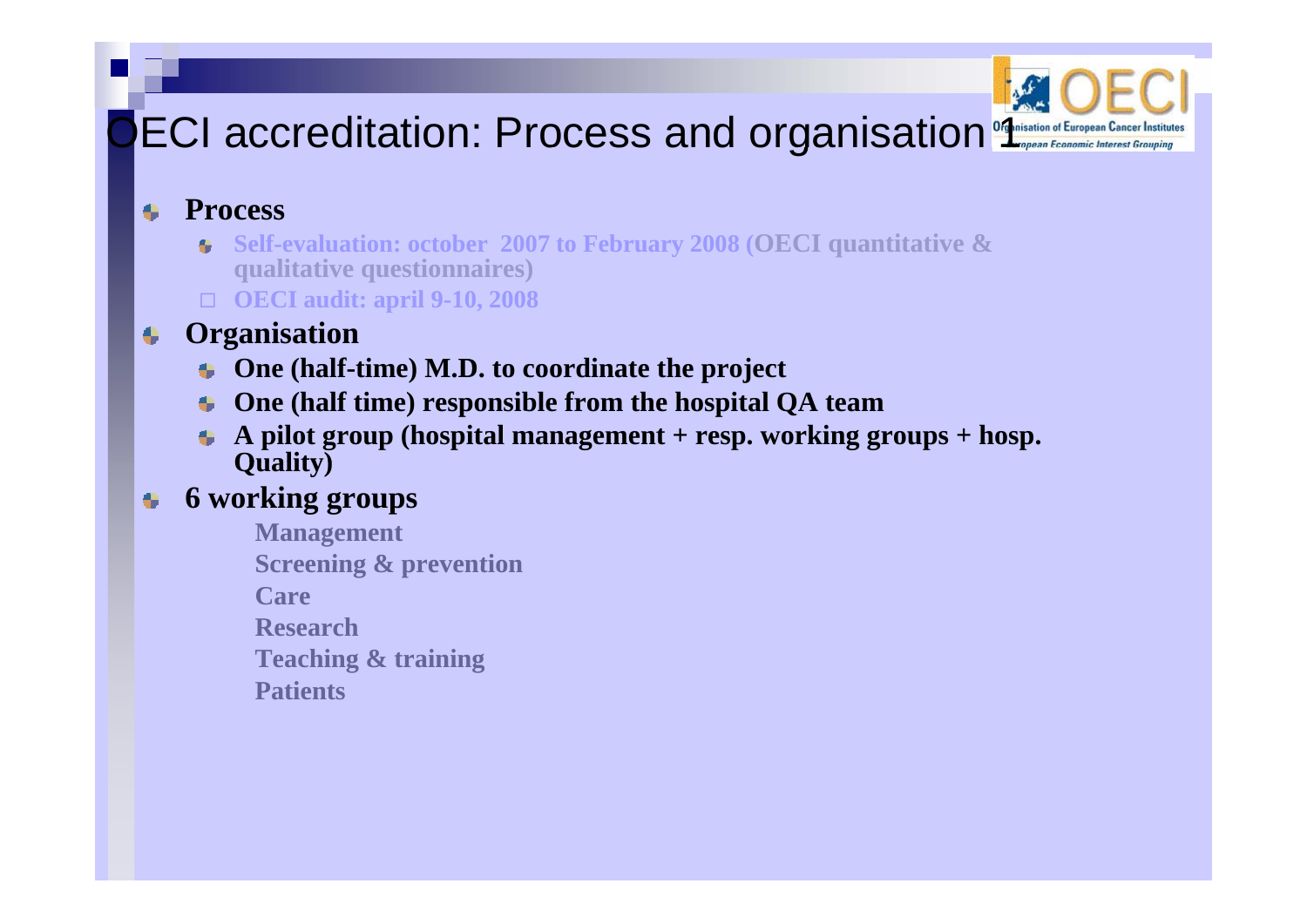

OECI accreditation: Process and organisation 2

- **Norking groups met formally 2 to 3 times** (x 2 hours) always with the coordinator and/or QA officer to provide answers to the qualitative questionnaire
- The coordinator and QA officer filled-up the on-line questionnaire and went back to the groups with requests for corrections and missing items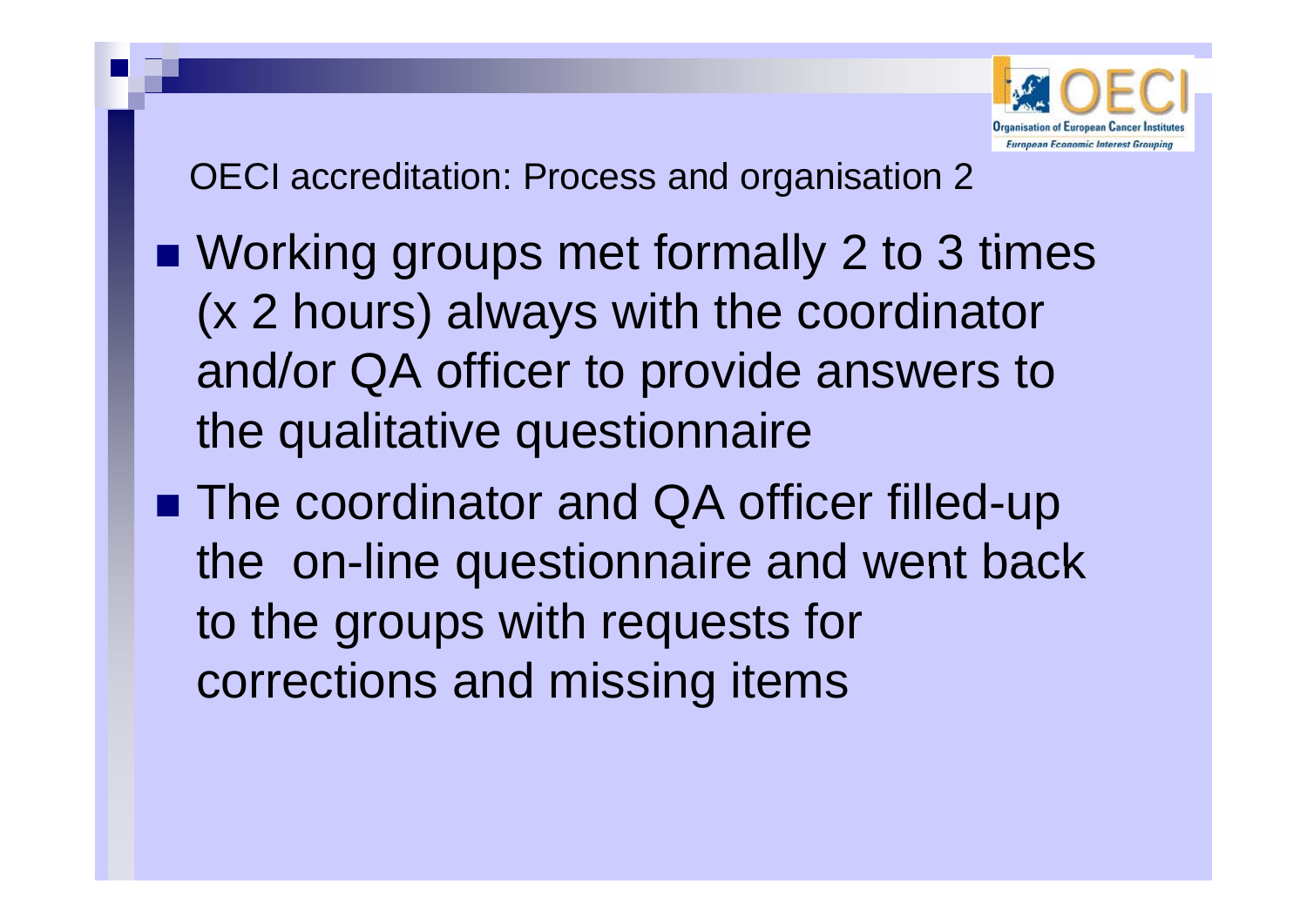

# Difficulties and obstacles 1

**Language** □The questionnaires were not translated □The answers were first written in french on a free format (not on the OECI website)  $\Box$  Then directly translated in english by the coordinator on the OECI on-line questionnaires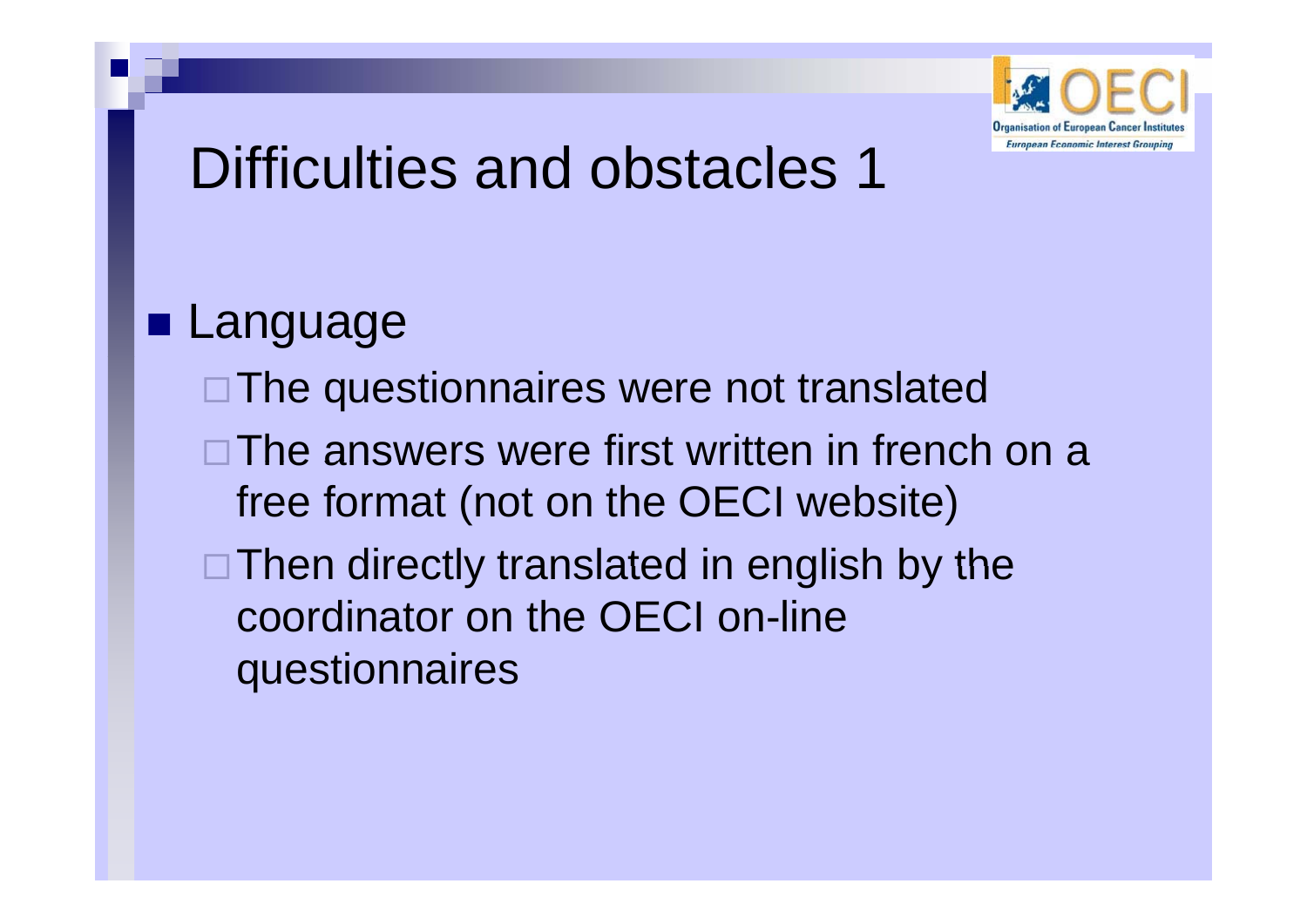

## Difficulties and obstacles 2

- Semantic: Some items were unclear/ununderstandable or even confusing (e.g. tumor registry instead of recording)
- The PDCA (Plan Do Check Act) method:
	- □ was not understood/implemented by most members of the working groups, requiring a considerable amount of additional work by the coordinator and QA officer
	- $\Box$  Should anyhow be revised by OECI to provide:
		- $\square$  a better definition of each step
		- $\Box$  If possible, a list of the expected data/information per item.
		- $\square$  And to allow projected actions for improvement (to facilitate a second audit)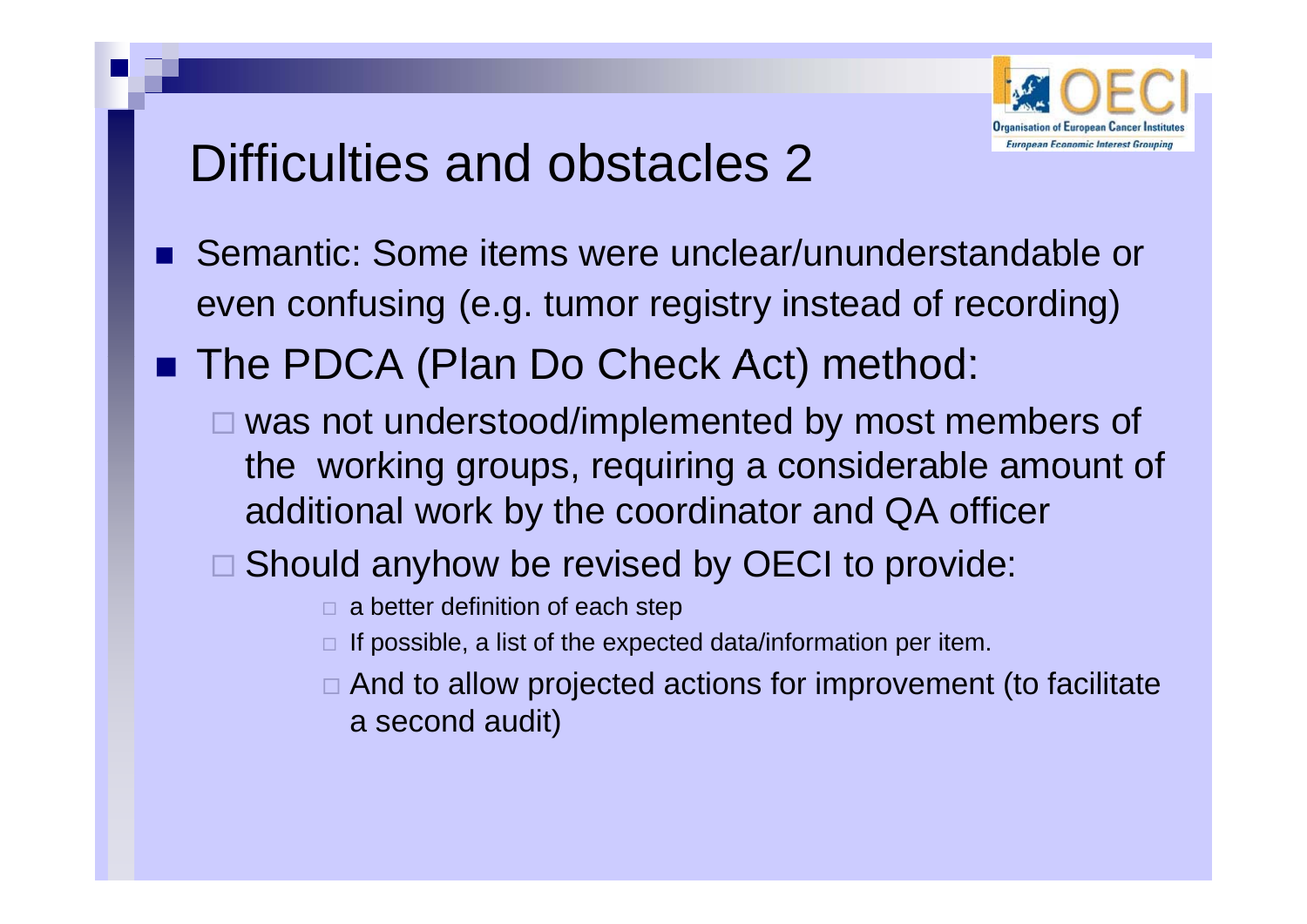

## Difficulties and obstacles 3

- $\blacksquare$  The number and size of electronic documents attached to document/prove/complete almost each questionnaire item was far beyond the most generous expectation...
- Requiring the constitution of a specifc data file to store them all under the same format (.pdf)…
- F. with distant access by the members of the audit team
- П These documents could not be translated for obvious reasons…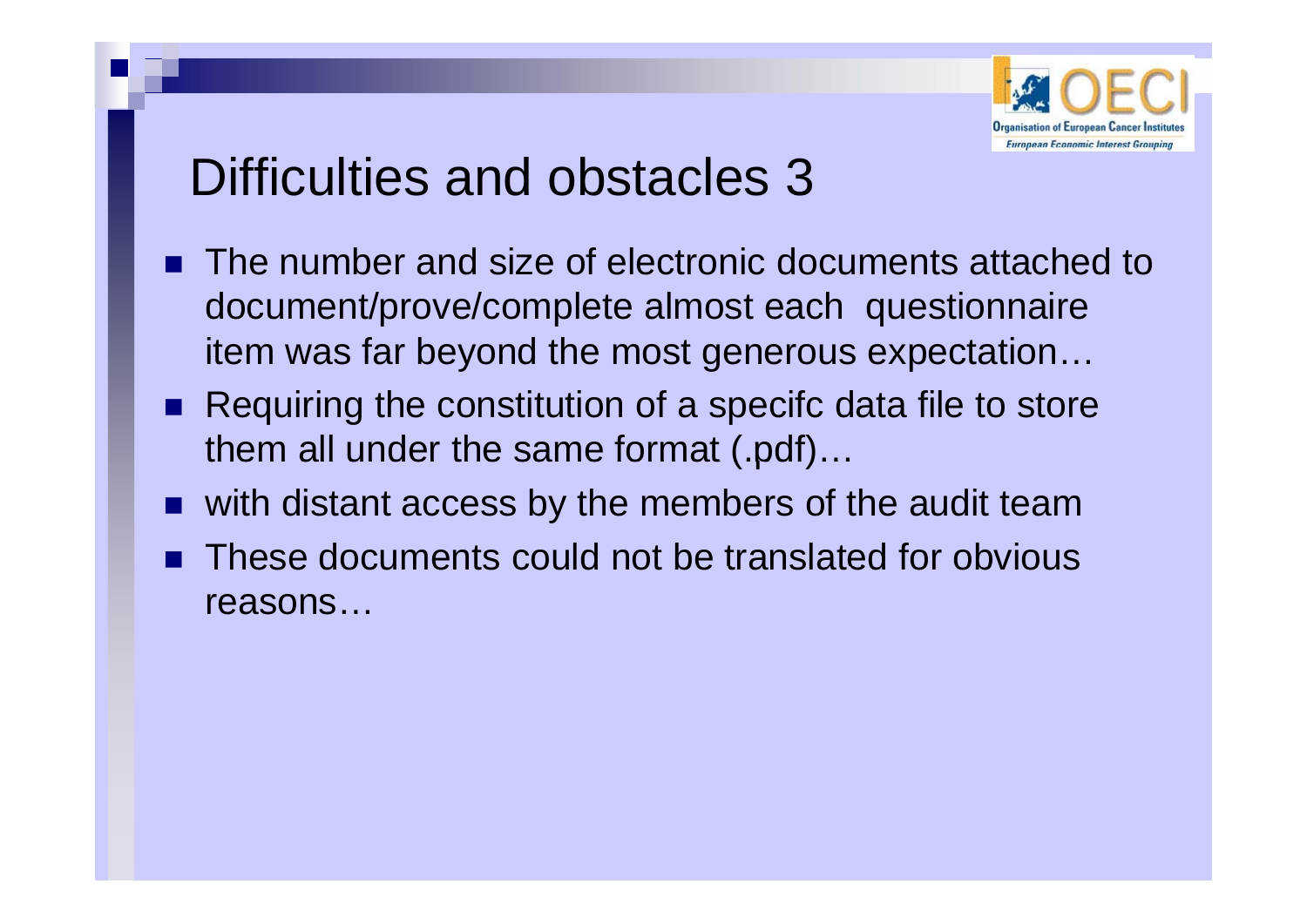

Interactions with the OECI assistance (Mr H Hummel and Mr Bert Koot)

## **Excellent!**

□ Any question, and most of the technical improvements and suggested changes in the ergonomy of the questionnaires were answered/im plemented within 24 hours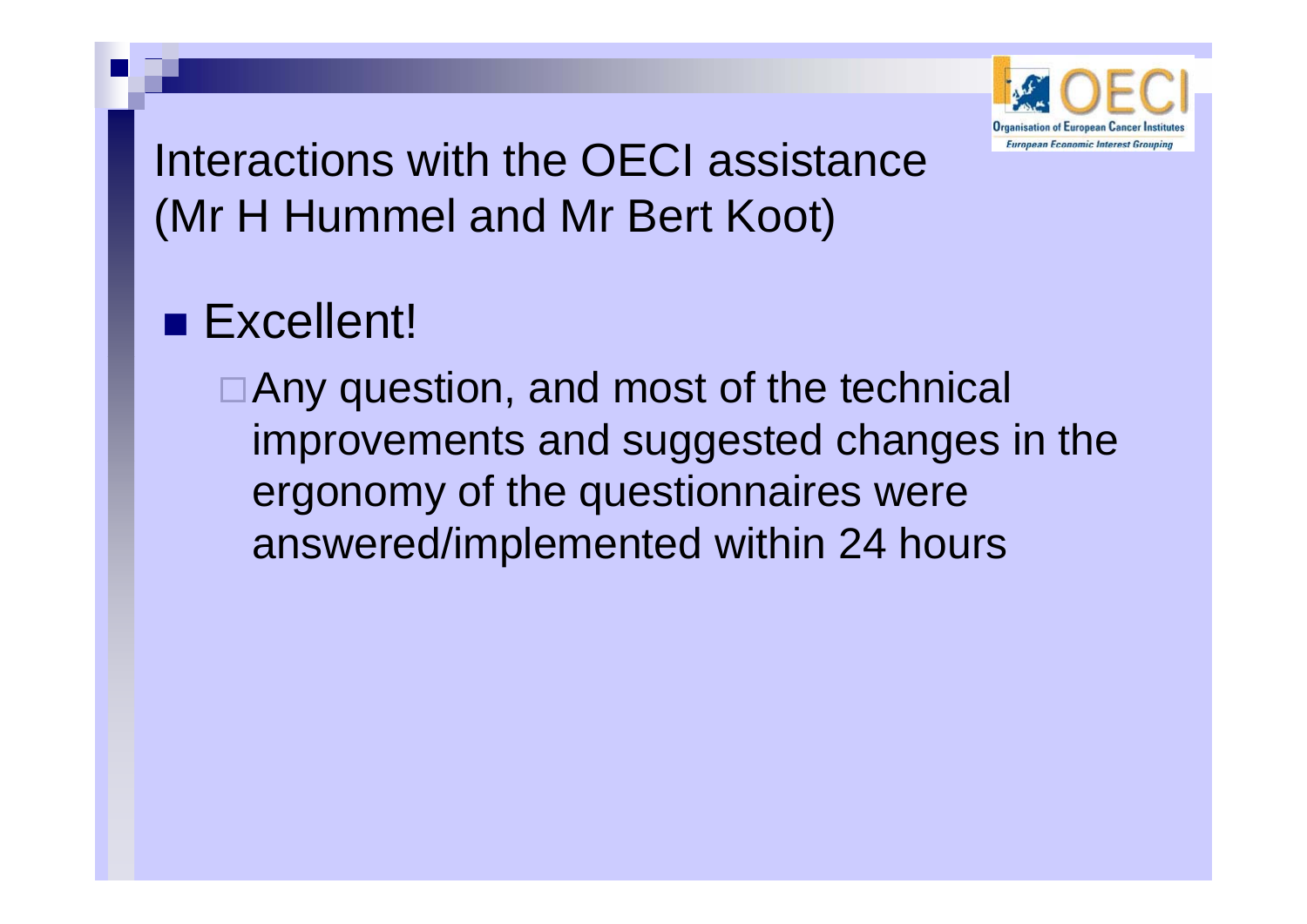

The OECI audit: April 9-10, 2008, as perceived by us (outcome unknown to-date! )

- **Dedicated and expert visitors**
- **Heavily-packed schedule, well respected**
- A few problems:
	- □ Need to explain national health system /constraints
	- ■Sometimes language barriers with non english speaking hospital workers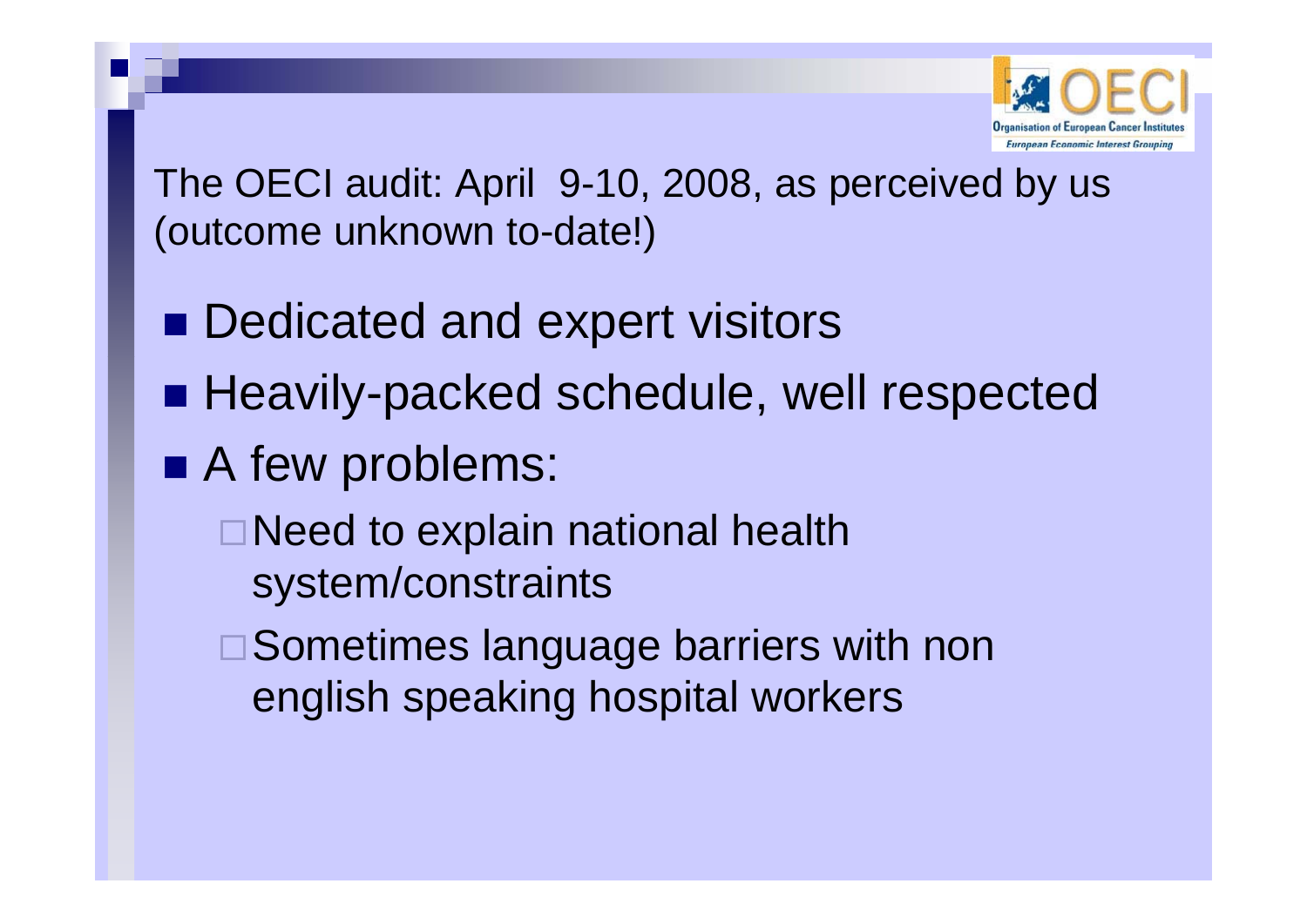

The OECI audit: April 9-10, 2008, as perceived by us (outcome unknown to-date! )

- **The concluding report/comments from the** visiting team:
	- □ Were largely consistent with the those of the self-evaluation questionnaires
	- $\Box$  Were well-received by a well-attended and representative membership of our institution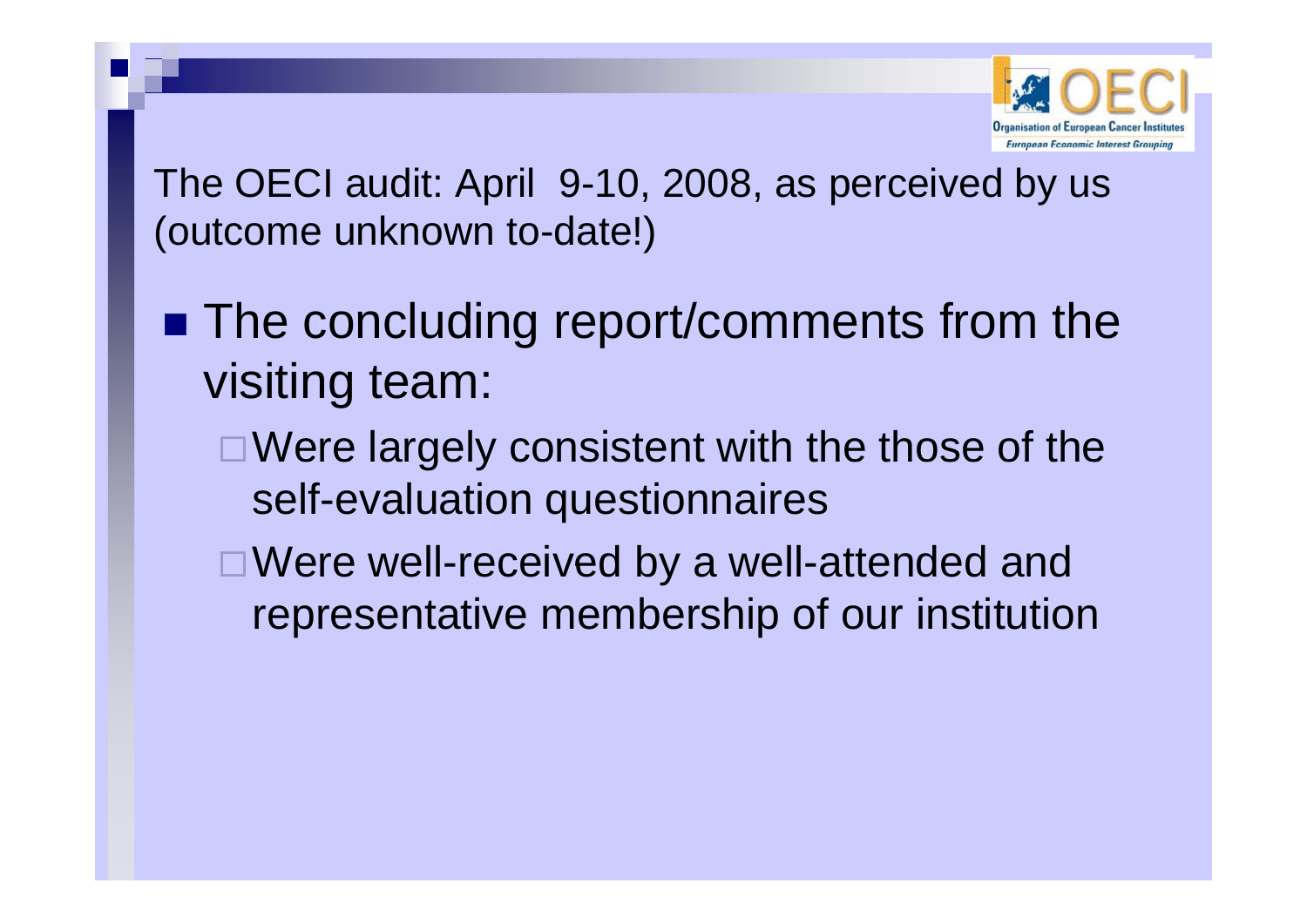

### The experimental OECI accreditation. Conclusions

- Π ■ Was a positive and rewarding experience
- **Requires a true human investment** 
	- $\Box$  For a medium-sized cancer center: 2 full-time equivalent (one MD, one QA officer) for 4-5 months.
	- A good response and availability from the rest of the oncology team (Management, MDs non MDs)
- Regardless of the «official » outcome, resulted in significant improvements of:
	- □ The active QA procedures (access, storage, update)
	- $\Box$  Detecting, understanding, and implementing corrective actions of a number of (usually small) insufficiencies and lack of compliance to recognised standards/guidelines.